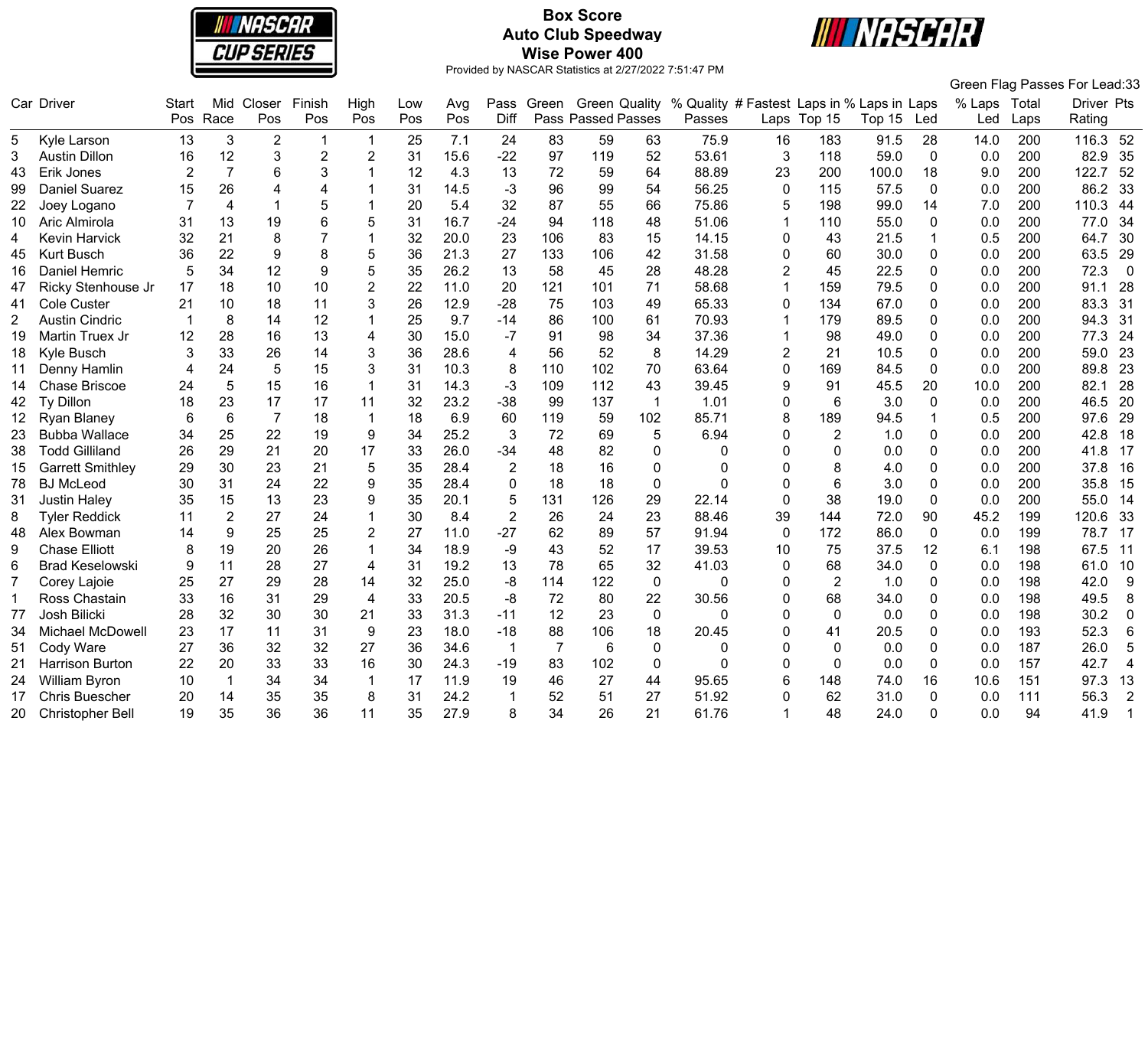| <b>NASCAR</b>     |  |
|-------------------|--|
| <i>CUP SERIES</i> |  |

#### **Average Running Position Auto Club Speedway Wise Power 400**



| Rank | Car            | <b>Driver</b>           | Team                                | Finish Pos.    | Average Pos |
|------|----------------|-------------------------|-------------------------------------|----------------|-------------|
| 1    | 43             | Erik Jones              | FOCUSfactor                         | 3              | 4.28        |
| 2    | 22             | Joey Logano             | <b>AAA Southern California</b>      | 5              | 5.36        |
| 3    | 12             | Ryan Blaney             | Wurth                               | 18             | 6.93        |
| 4    | 5              | Kyle Larson             | HendrickCars.com                    | $\mathbf 1$    | 7.06        |
| 5    | 8              | <b>Tyler Reddick</b>    | Lenovo                              | 24             | 8.38        |
| 6    | $\overline{2}$ | <b>Austin Cindric</b>   | Menards \ Quaker State              | 12             | 9.70        |
| 7    | 11             | Denny Hamlin            | <b>FedEx Ground</b>                 | 15             | 10.32       |
| 8    | 48             | Alex Bowman             | Ally                                | 25             | 10.95       |
| 9    | 47             | Ricky Stenhouse Jr      | Ralphs/ Honey Nut Cheerios          | 10             | 10.96       |
| 10   | 24             | William Byron           | Axalta                              | 34             | 11.85       |
| 11   | 41             | <b>Cole Custer</b>      | <b>Production Alliance Group</b>    | 11             | 12.89       |
| 12   | 14             | <b>Chase Briscoe</b>    | <b>Mahindra Tractors</b>            | 16             | 14.32       |
| 13   | 99             | <b>Daniel Suarez</b>    | Freeway Insurance                   | 4              | 14.46       |
| 14   | 19             | Martin Truex Jr         | <b>Reser's Fine Foods</b>           | 13             | 15.04       |
| 15   | 3              | <b>Austin Dillon</b>    | Dow Coatings                        | $\overline{2}$ | 15.60       |
| 16   | 10             | Aric Almirola           | Rush \ Mobil Delvac 1               | 6              | 16.72       |
| 17   | 34             | <b>Michael McDowell</b> | <b>Stage Front</b>                  | 31             | 17.95       |
| 18   | 9              | <b>Chase Elliott</b>    | <b>NAPA Auto Parts</b>              | 26             | 18.92       |
| 19   | 6              | <b>Brad Keselowski</b>  | <b>Violet Defense</b>               | 27             | 19.24       |
| 20   | 4              | <b>Kevin Harvick</b>    | Subway                              | 7              | 20.02       |
| 21   | 31             | <b>Justin Haley</b>     | <b>LeafFilter Gutter Protection</b> | 23             | 20.09       |
| 22   | $\mathbf{1}$   | Ross Chastain           | Casa Del Sol Tequila                | 29             | 20.46       |
| 23   | 45             | <b>Kurt Busch</b>       | <b>Monster Energy</b>               | 8              | 21.27       |
| 24   | 42             | Ty Dillon               | Allegiant                           | 17             | 23.17       |
| 25   | 17             | <b>Chris Buescher</b>   | Fastenal                            | 35             | 24.21       |
| 26   | 21             | Harrison Burton         | <b>DEX</b> Imaging                  | 33             | 24.25       |
| 27   | $\overline{7}$ | Corey Lajoie            | <b>General Formulations / Mutoh</b> | 28             | 25.04       |
| 28   | 23             | <b>Bubba Wallace</b>    | Wheaties                            | 19             | 25.18       |
| 29   | 38             | <b>Todd Gilliland</b>   | Frontline Enterprises INC.          | 20             | 26.01       |
| 30   | 16             | <b>Daniel Hemric</b>    | Poppy Bank                          | 9              | 26.18       |
| 31   | 20             | <b>Christopher Bell</b> | Rheem                               | 36             | 27.88       |
| 32   | 15             | <b>Garrett Smithley</b> | Jacob Companies                     | 21             | 28.41       |
| 33   | 78             | <b>BJ</b> McLeod        | Pala Casino                         | 22             | 28.43       |
| 34   | 18             | Kyle Busch              | <b>Interstate Batteries</b>         | 14             | 28.59       |
| 35   | 77             | Josh Bilicki            | Pacific Coast Termite               | 30             | 31.31       |
| 36   | 51             | Cody Ware               | Nurtec ODT Ford                     | 32             | 34.59       |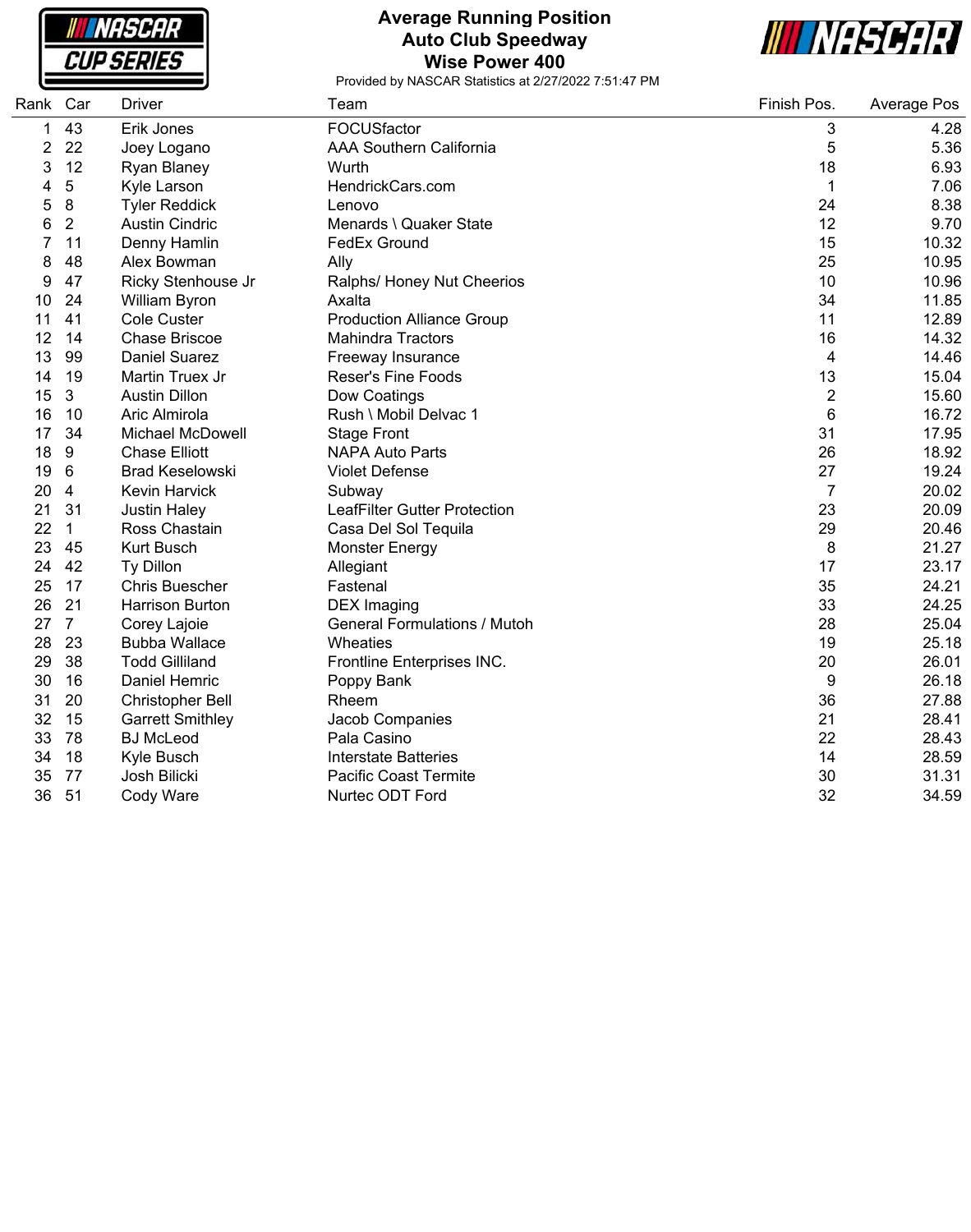| NASCAR            |  |
|-------------------|--|
| <b>CUP SERIES</b> |  |

### **Closers Auto Club Speedway Wise Power 400**



| Rank Car |                 | <b>Driver</b>           | Team                                | Closing Pos.   | Finish Pos.    | Gained           |
|----------|-----------------|-------------------------|-------------------------------------|----------------|----------------|------------------|
| 1        | 10              | Aric Almirola           | Rush \ Mobil Delvac 1               | 19             | 6              | 13               |
| 2        | 18              | Kyle Busch              | <b>Interstate Batteries</b>         | 26             | 14             | 12               |
| 3        | 41              | Cole Custer             | <b>Production Alliance Group</b>    | 18             | 11             | $\overline{7}$   |
| 4        | 43              | Erik Jones              | FOCUSfactor                         | 6              | 3              | 3                |
| 5        | 16              | Daniel Hemric           | Poppy Bank                          | 12             | 9              | 3                |
| 6        | 19              | Martin Truex Jr         | <b>Reser's Fine Foods</b>           | 16             | 13             | 3                |
| 7        | 23              | <b>Bubba Wallace</b>    | Wheaties                            | 22             | 19             | 3                |
| 8        | 8               | <b>Tyler Reddick</b>    | Lenovo                              | 27             | 24             | 3                |
| 9        | $\overline{2}$  | <b>Austin Cindric</b>   | Menards \ Quaker State              | 14             | 12             | $\overline{c}$   |
| 10       | 15              | <b>Garrett Smithley</b> | Jacob Companies                     | 23             | 21             | $\overline{c}$   |
| 11       | 78              | <b>BJ</b> McLeod        | Pala Casino                         | 24             | 22             | $\overline{c}$   |
| 12       | $\mathbf{1}$    | Ross Chastain           | Casa Del Sol Tequila                | 31             | 29             | $\overline{2}$   |
| 13       | 5               | Kyle Larson             | HendrickCars.com                    | $\overline{2}$ | 1              |                  |
| 14       | $\mathbf{3}$    | <b>Austin Dillon</b>    | Dow Coatings                        | 3              | $\overline{2}$ |                  |
| 15       | $\overline{4}$  | Kevin Harvick           | Subway                              | 8              | 7              |                  |
| 16       | 45              | Kurt Busch              | <b>Monster Energy</b>               | 9              | 8              |                  |
| 17       | 38              | <b>Todd Gilliland</b>   | Frontline Enterprises INC.          | 21             | 20             |                  |
| 18       | $6\phantom{1}6$ | <b>Brad Keselowski</b>  | <b>Violet Defense</b>               | 28             | 27             |                  |
| 19       | $\overline{7}$  | Corey Lajoie            | <b>General Formulations / Mutoh</b> | 29             | 28             |                  |
| 20       | 99              | <b>Daniel Suarez</b>    | Freeway Insurance                   | 4              | 4              | 0                |
| 21       | 47              | Ricky Stenhouse Jr      | Ralphs/ Honey Nut Cheerios          | 10             | 10             | $\boldsymbol{0}$ |
| 22       | 42              | Ty Dillon               | Allegiant                           | 17             | 17             | 0                |
| 23       | 48              | Alex Bowman             | Ally                                | 25             | 25             | 0                |
| 24       | 77              | Josh Bilicki            | <b>Pacific Coast Termite</b>        | 30             | 30             | 0                |
| 25       | 51              | Cody Ware               | Nurtec ODT Ford                     | 32             | 32             | 0                |
| 26       | 21              | Harrison Burton         | <b>DEX</b> Imaging                  | 33             | 33             | 0                |
| 27       | 24              | William Byron           | Axalta                              | 34             | 34             | 0                |
| 28       | 17              | <b>Chris Buescher</b>   | Fastenal                            | 35             | 35             | 0                |
| 29       | 20              | <b>Christopher Bell</b> | Rheem                               | 36             | 36             | 0                |
| 30       | 14              | <b>Chase Briscoe</b>    | <b>Mahindra Tractors</b>            | 15             | 16             | -1               |
| 31       | 22              | Joey Logano             | <b>AAA Southern California</b>      | 1              | 5              | -4               |
| 32       | 9               | <b>Chase Elliott</b>    | <b>NAPA Auto Parts</b>              | 20             | 26             | $-6$             |
| 33       | 11              | Denny Hamlin            | FedEx Ground                        | 5              | 15             | $-10$            |
| 34       | 31              | <b>Justin Haley</b>     | LeafFilter Gutter Protection        | 13             | 23             | $-10$            |
| 35       | 12              | Ryan Blaney             | Wurth                               | $\overline{7}$ | 18             | $-11$            |
| 36       | 34              | <b>Michael McDowell</b> | <b>Stage Front</b>                  | 11             | 31             | $-20$            |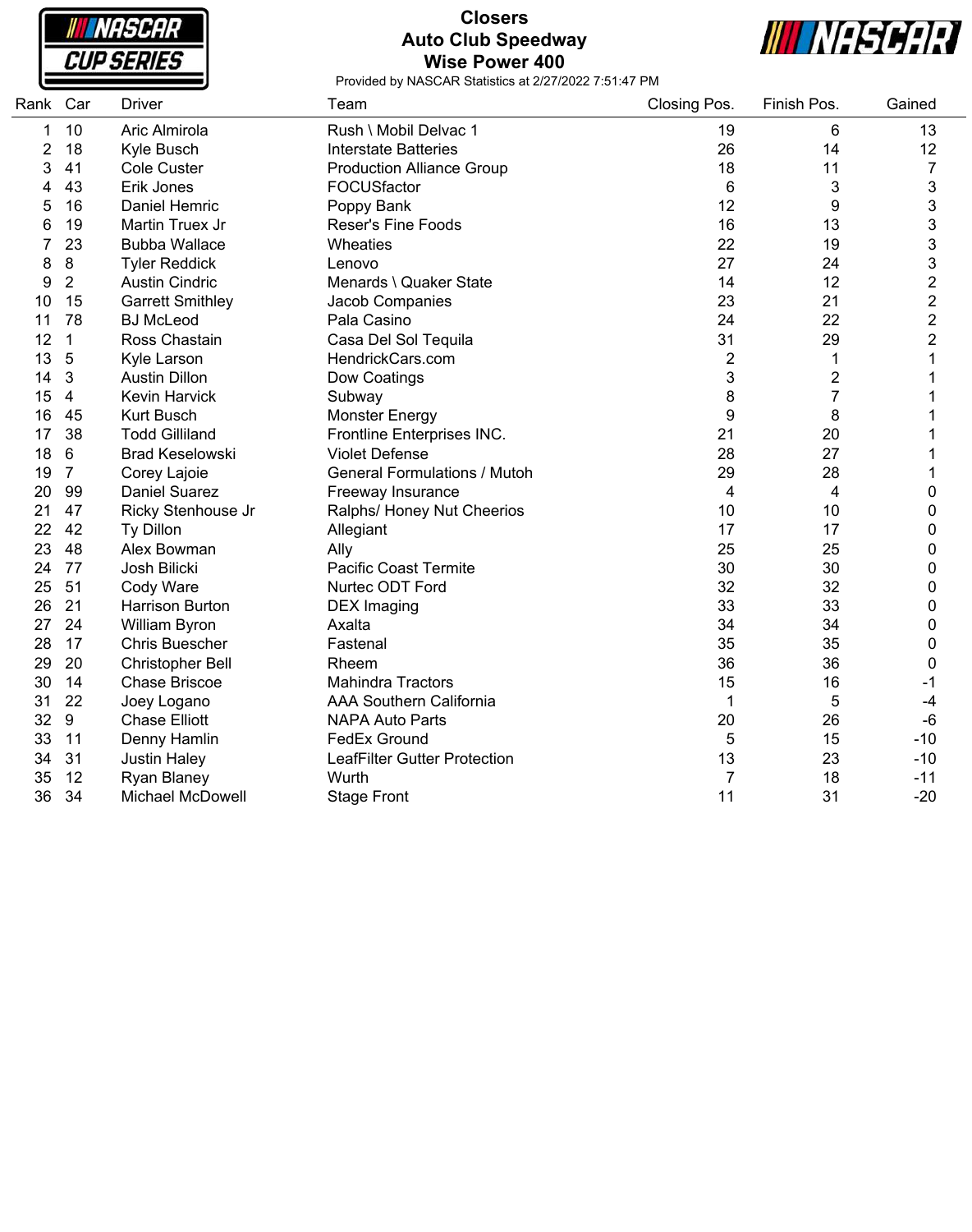

## **Driver Rating Auto Club Speedway Wise Power 400**



| Rank | Car            | <b>Driver</b>           | Team                                | Finish Pos. | <b>Driver Rating</b> |
|------|----------------|-------------------------|-------------------------------------|-------------|----------------------|
| 1    | 43             | Erik Jones              | FOCUSfactor                         | 3           | 122.7                |
| 2    | 8              | <b>Tyler Reddick</b>    | Lenovo                              | 24          | 120.6                |
| 3    | 5              | Kyle Larson             | HendrickCars.com                    | 1           | 116.3                |
| 4    | 22             | Joey Logano             | <b>AAA Southern California</b>      | 5           | 110.3                |
| 5    | 12             | Ryan Blaney             | Wurth                               | 18          | 97.6                 |
| 6    | 24             | William Byron           | Axalta                              | 34          | 97.3                 |
|      | $\overline{2}$ | <b>Austin Cindric</b>   | Menards \ Quaker State              | 12          | 94.3                 |
| 8    | 47             | Ricky Stenhouse Jr      | Ralphs/ Honey Nut Cheerios          | 10          | 91.1                 |
| 9    | 11             | Denny Hamlin            | <b>FedEx Ground</b>                 | 15          | 89.8                 |
| 10   | 99             | <b>Daniel Suarez</b>    | Freeway Insurance                   | 4           | 86.2                 |
| 11   | 41             | Cole Custer             | <b>Production Alliance Group</b>    | 11          | 83.3                 |
| 12   | $\mathbf{3}$   | <b>Austin Dillon</b>    | Dow Coatings                        | 2           | 82.9                 |
| 13   | 14             | <b>Chase Briscoe</b>    | <b>Mahindra Tractors</b>            | 16          | 82.1                 |
| 14   | 48             | Alex Bowman             | Ally                                | 25          | 78.7                 |
| 15   | 19             | Martin Truex Jr         | <b>Reser's Fine Foods</b>           | 13          | 77.3                 |
| 16   | 10             | Aric Almirola           | Rush \ Mobil Delvac 1               | 6           | 77.0                 |
| 17   | 16             | Daniel Hemric           | Poppy Bank                          | 9           | 72.3                 |
| 18   | 9              | <b>Chase Elliott</b>    | <b>NAPA Auto Parts</b>              | 26          | 67.5                 |
| 19   | 4              | <b>Kevin Harvick</b>    | Subway                              | 7           | 64.7                 |
| 20   | 45             | <b>Kurt Busch</b>       | <b>Monster Energy</b>               | 8           | 63.5                 |
| 21   | 6              | <b>Brad Keselowski</b>  | <b>Violet Defense</b>               | 27          | 61.0                 |
| 22   | 18             | Kyle Busch              | <b>Interstate Batteries</b>         | 14          | 59.0                 |
| 23   | 17             | <b>Chris Buescher</b>   | Fastenal                            | 35          | 56.3                 |
| 24   | 31             | <b>Justin Haley</b>     | <b>LeafFilter Gutter Protection</b> | 23          | 55.0                 |
| 25   | 34             | <b>Michael McDowell</b> | <b>Stage Front</b>                  | 31          | 52.3                 |
| 26   | $\mathbf{1}$   | Ross Chastain           | Casa Del Sol Tequila                | 29          | 49.5                 |
| 27   | 42             | Ty Dillon               | Allegiant                           | 17          | 46.5                 |
| 28   | 23             | <b>Bubba Wallace</b>    | Wheaties                            | 19          | 42.8                 |
| 29   | 21             | <b>Harrison Burton</b>  | <b>DEX</b> Imaging                  | 33          | 42.7                 |
| 30   | $\overline{7}$ | Corey Lajoie            | <b>General Formulations / Mutoh</b> | 28          | 42.0                 |
| 31   | 20             | <b>Christopher Bell</b> | Rheem                               | 36          | 41.9                 |
| 32   | 38             | <b>Todd Gilliland</b>   | Frontline Enterprises INC.          | 20          | 41.8                 |
| 33   | 15             | <b>Garrett Smithley</b> | Jacob Companies                     | 21          | 37.8                 |
| 34   | 78             | <b>BJ McLeod</b>        | Pala Casino                         | 22          | 35.8                 |
| 35   | 77             | Josh Bilicki            | <b>Pacific Coast Termite</b>        | 30          | 30.2                 |
| 36   | 51             | Cody Ware               | Nurtec ODT Ford                     | 32          | 26.0                 |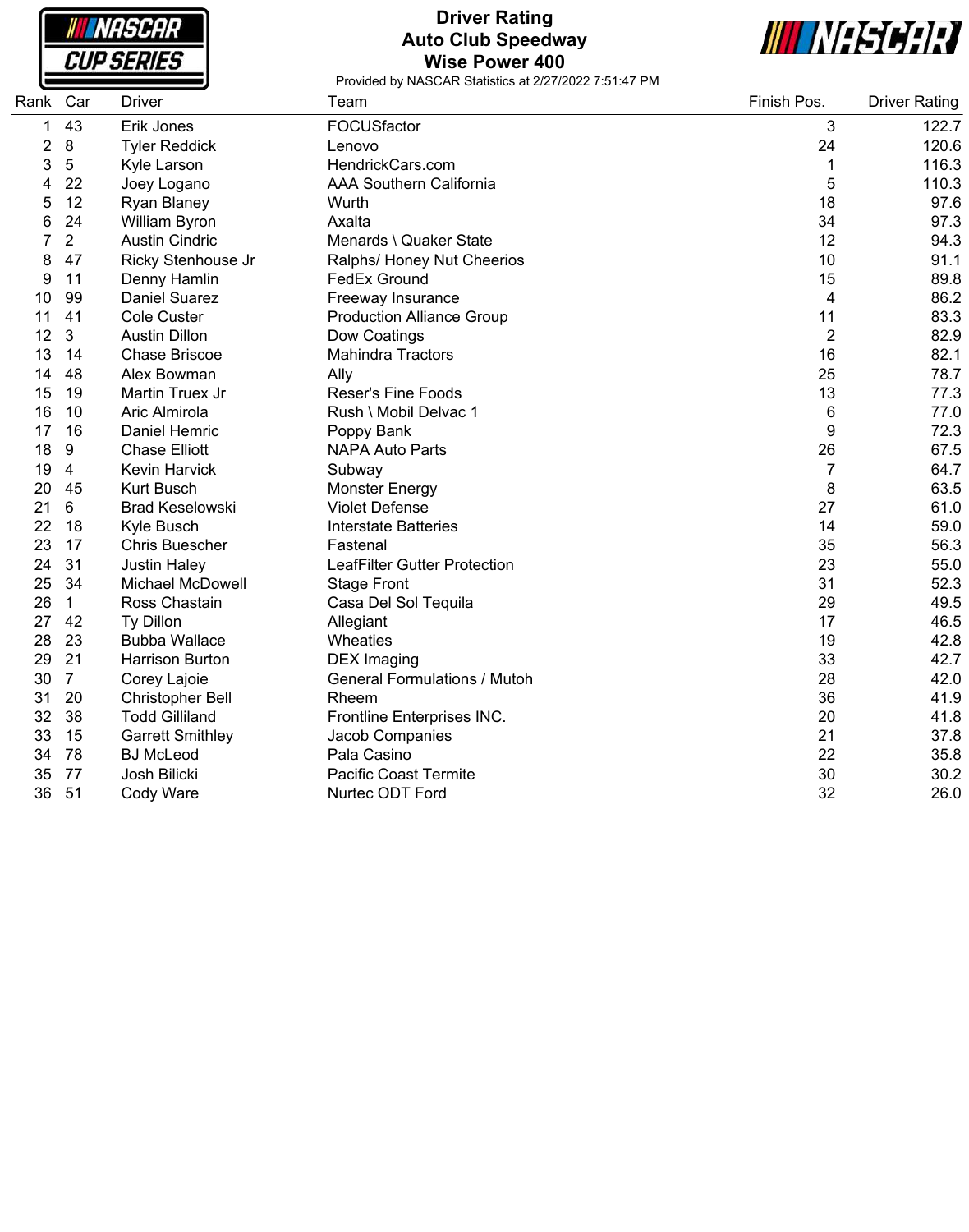| LHK              |  |
|------------------|--|
| SERIE<br>-5<br>↩ |  |

#### **Fastest Drivers Early In A Run Auto Club Speedway Wise Power 400**



| Rank           | Car            | <b>Driver</b>           | Team                                | Laps | Finish Pos. | Speed   |
|----------------|----------------|-------------------------|-------------------------------------|------|-------------|---------|
| 1              | 43             | Erik Jones              | FOCUSfactor                         | 200  | 3           | 169.090 |
| $\overline{c}$ | 8              | <b>Tyler Reddick</b>    | Lenovo                              | 199  | 24          | 168.920 |
| 3              | 5              | Kyle Larson             | HendrickCars.com                    | 200  | 1           | 168.763 |
| 4              | 12             | Ryan Blaney             | Wurth                               | 200  | 18          | 168.685 |
| 5              | 22             | Joey Logano             | <b>AAA Southern California</b>      | 200  | 5           | 168.629 |
| 6              | $\overline{2}$ | <b>Austin Cindric</b>   | Menards \ Quaker State              | 200  | 12          | 167.972 |
|                | 11             | Denny Hamlin            | FedEx Ground                        | 200  | 15          | 167.715 |
| 8              | 47             | Ricky Stenhouse Jr      | Ralphs/ Honey Nut Cheerios          | 200  | 10          | 167.598 |
| 9              | 99             | <b>Daniel Suarez</b>    | Freeway Insurance                   | 200  | 4           | 167.216 |
| 10             | 14             | <b>Chase Briscoe</b>    | <b>Mahindra Tractors</b>            | 200  | 16          | 167.181 |
| 11             | 41             | <b>Cole Custer</b>      | <b>Production Alliance Group</b>    | 200  | 11          | 167.042 |
| 12             | 48             | Alex Bowman             | Ally                                | 199  | 25          | 166.906 |
| 13             | 3              | <b>Austin Dillon</b>    | Dow Coatings                        | 200  | 2           | 166.845 |
| 14             | 10             | Aric Almirola           | Rush \ Mobil Delvac 1               | 200  | 6           | 166.796 |
| 15             | 19             | Martin Truex Jr         | <b>Reser's Fine Foods</b>           | 200  | 13          | 166.607 |
| 16             | 18             | Kyle Busch              | <b>Interstate Batteries</b>         | 200  | 14          | 166.090 |
| 17             | 6              | <b>Brad Keselowski</b>  | <b>Violet Defense</b>               | 198  | 27          | 166.061 |
| 18             | 4              | Kevin Harvick           | Subway                              | 200  | 7           | 165.732 |
| 19             | 1              | Ross Chastain           | Casa Del Sol Tequila                | 198  | 29          | 165.509 |
| 20             | 45             | <b>Kurt Busch</b>       | <b>Monster Energy</b>               | 200  | 8           | 165.391 |
| 21             | 7              | Corey Lajoie            | <b>General Formulations / Mutoh</b> | 198  | 28          | 165.006 |
| 22             | 42             | Ty Dillon               | Allegiant                           | 200  | 17          | 164.690 |
| 23             | 16             | <b>Daniel Hemric</b>    | Poppy Bank                          | 200  | 9           | 164.529 |
| 24             | 38             | <b>Todd Gilliland</b>   | Frontline Enterprises INC.          | 200  | 20          | 164.153 |
| 25             | 23             | <b>Bubba Wallace</b>    | Wheaties                            | 200  | 19          | 164.138 |
| 26             | 9              | <b>Chase Elliott</b>    | <b>NAPA Auto Parts</b>              | 198  | 26          | 162.885 |
| 27             | 31             | <b>Justin Haley</b>     | <b>LeafFilter Gutter Protection</b> | 200  | 23          | 161.883 |
| 28             | 15             | <b>Garrett Smithley</b> | Jacob Companies                     | 200  | 21          | 161.550 |
| 29             | 77             | Josh Bilicki            | <b>Pacific Coast Termite</b>        | 198  | 30          | 161.071 |
| 30             | 78             | <b>BJ McLeod</b>        | Pala Casino                         | 200  | 22          | 159.893 |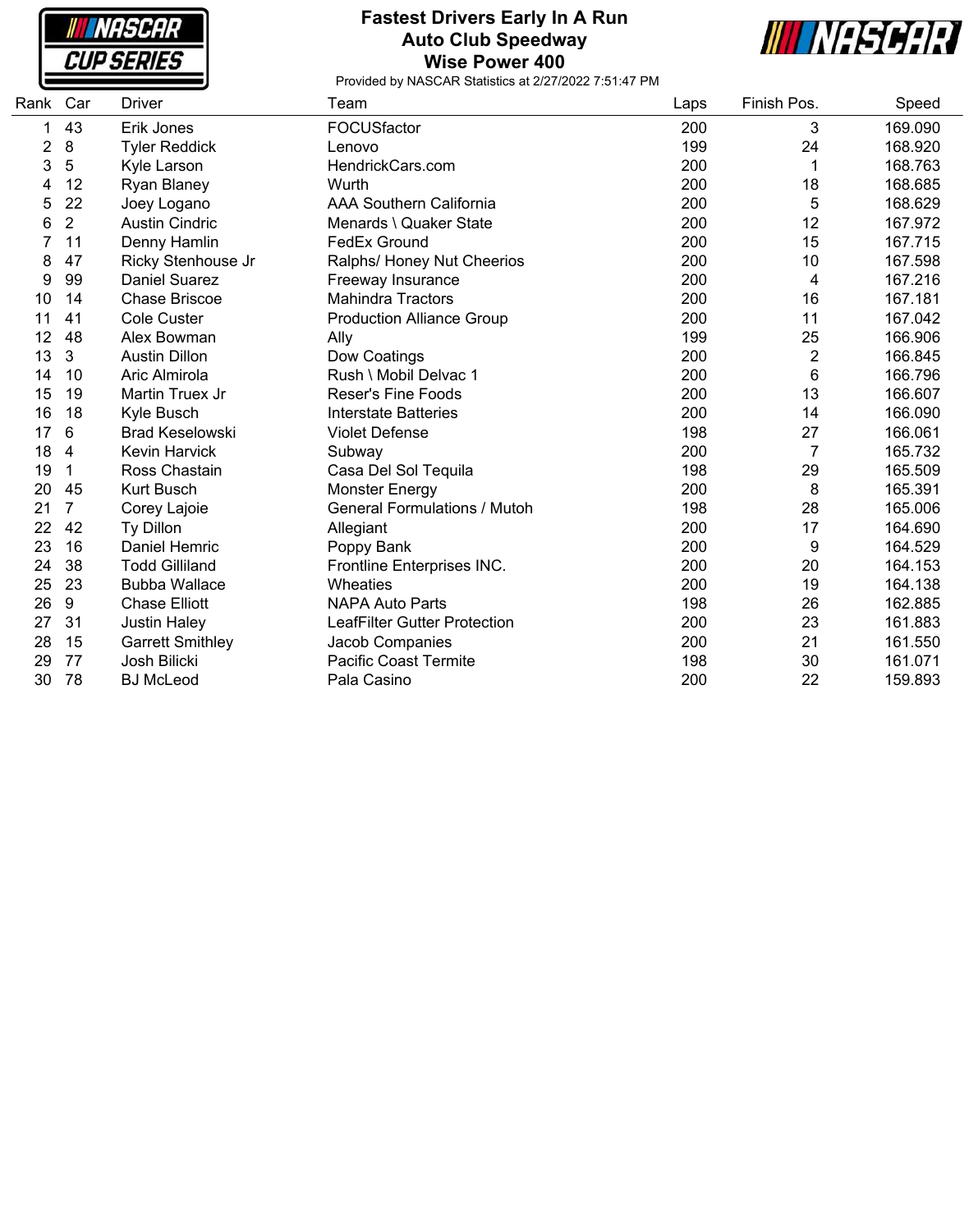

#### **Fastest Drivers Late In A Run Auto Club Speedway Wise Power 400**



| Rank | Car            | <b>Driver</b>           | Team                                | Laps | Finish Pos.    | Speed   |
|------|----------------|-------------------------|-------------------------------------|------|----------------|---------|
| 1    | 8              | <b>Tyler Reddick</b>    | Lenovo                              | 199  | 24             | 166.186 |
| 2    | 43             | Erik Jones              | FOCUSfactor                         | 200  | 3              | 166.172 |
| 3    | 12             | Ryan Blaney             | Wurth                               | 200  | 18             | 165.923 |
| 4    | 22             | Joey Logano             | <b>AAA Southern California</b>      | 200  | 5              | 165.311 |
| 5    | 5              | Kyle Larson             | HendrickCars.com                    | 200  |                | 165.114 |
| 6    | 47             | Ricky Stenhouse Jr      | Ralphs/ Honey Nut Cheerios          | 200  | 10             | 165.055 |
|      | $\overline{2}$ | <b>Austin Cindric</b>   | Menards \ Quaker State              | 200  | 12             | 164.300 |
| 8    | 19             | Martin Truex Jr         | <b>Reser's Fine Foods</b>           | 200  | 13             | 164.288 |
| 9    | 11             | Denny Hamlin            | FedEx Ground                        | 200  | 15             | 164.277 |
| 10   | 14             | <b>Chase Briscoe</b>    | <b>Mahindra Tractors</b>            | 200  | 16             | 164.175 |
| 11   | 48             | Alex Bowman             | Ally                                | 199  | 25             | 164.170 |
| 12   | 6              | <b>Brad Keselowski</b>  | <b>Violet Defense</b>               | 198  | 27             | 163.997 |
| 13   | 10             | Aric Almirola           | Rush \ Mobil Delvac 1               | 200  | 6              | 163.547 |
| 14   | 41             | <b>Cole Custer</b>      | <b>Production Alliance Group</b>    | 200  | 11             | 163.511 |
| 15   | 16             | Daniel Hemric           | Poppy Bank                          | 200  | 9              | 163.404 |
| 16   | 9              | <b>Chase Elliott</b>    | <b>NAPA Auto Parts</b>              | 198  | 26             | 163.266 |
| 17   | 45             | <b>Kurt Busch</b>       | <b>Monster Energy</b>               | 200  | 8              | 163.234 |
| 18   | 99             | <b>Daniel Suarez</b>    | Freeway Insurance                   | 200  | 4              | 163.178 |
| 19   | 18             | Kyle Busch              | Interstate Batteries                | 200  | 14             | 162.963 |
| 20   | 4              | Kevin Harvick           | Subway                              | 200  | 7              | 162.818 |
| 21   | 3              | <b>Austin Dillon</b>    | Dow Coatings                        | 200  | $\overline{2}$ | 162.745 |
| 22   | 31             | <b>Justin Haley</b>     | <b>LeafFilter Gutter Protection</b> | 200  | 23             | 162.183 |
| 23   | $\mathbf 1$    | Ross Chastain           | Casa Del Sol Tequila                | 198  | 29             | 161.733 |
| 24   | 42             | Ty Dillon               | Allegiant                           | 200  | 17             | 161.677 |
| 25   | 38             | <b>Todd Gilliland</b>   | Frontline Enterprises INC.          | 200  | 20             | 161.493 |
| 26   | $\overline{7}$ | Corey Lajoie            | <b>General Formulations / Mutoh</b> | 198  | 28             | 161.379 |
| 27   | 23             | <b>Bubba Wallace</b>    | Wheaties                            | 200  | 19             | 160.751 |
| 28   | 77             | Josh Bilicki            | <b>Pacific Coast Termite</b>        | 198  | 30             | 158.104 |
| 29   | 15             | <b>Garrett Smithley</b> | Jacob Companies                     | 200  | 21             | 157.475 |
| 30   | 78             | <b>BJ</b> McLeod        | Pala Casino                         | 200  | 22             | 157.345 |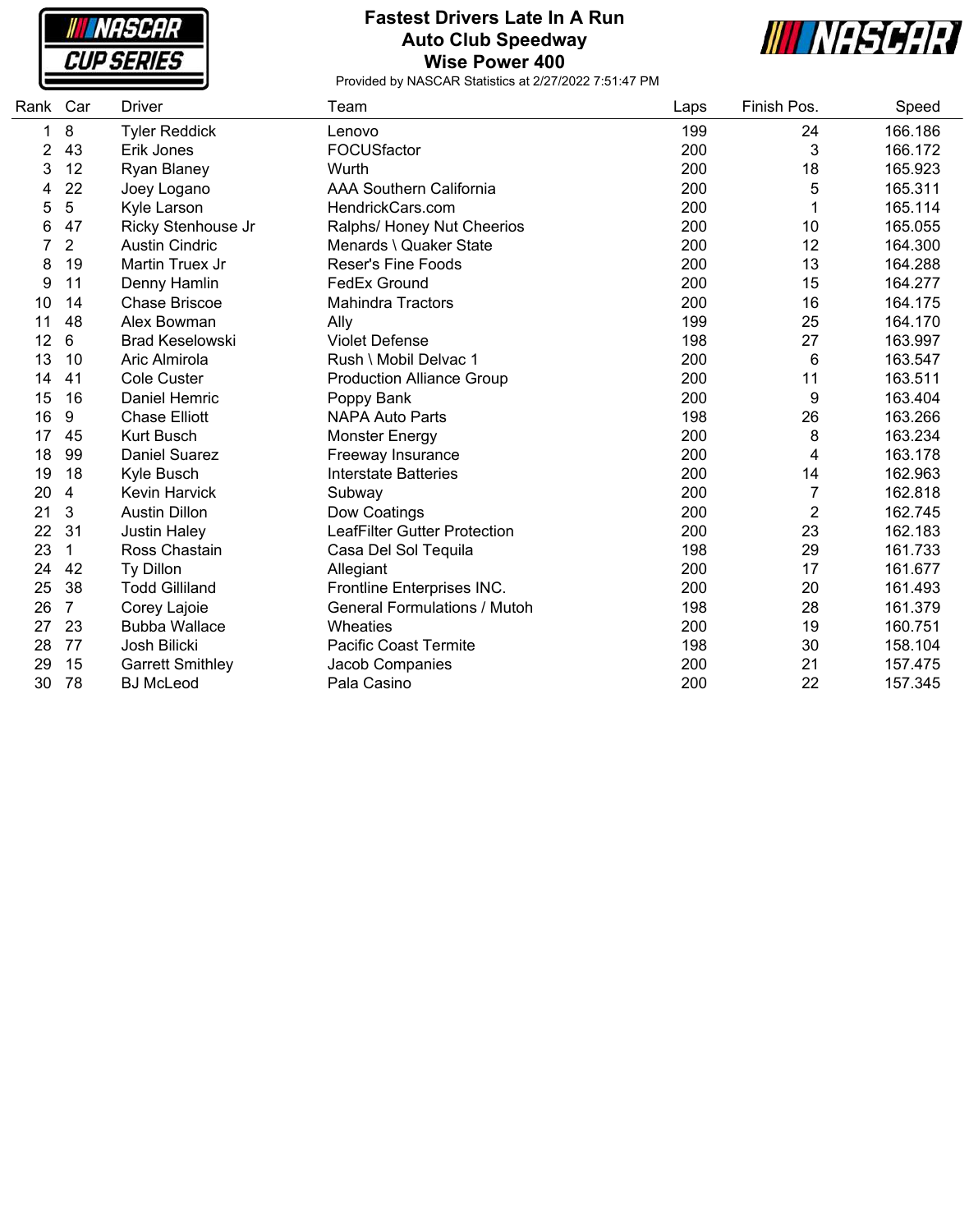

## **Fastest Laps Run Auto Club Speedway Wise Power 400**



| Rank Car |     | Driver                  | Team                       | Percentage | Finish Pos. | Laps           |
|----------|-----|-------------------------|----------------------------|------------|-------------|----------------|
|          | 8   | <b>Tyler Reddick</b>    | Lenovo                     | 33.3       | 24          | 39             |
| 2        | 43  | Erik Jones              | <b>FOCUSfactor</b>         | 19.7       | 3           | 23             |
| 3        | 5   | Kyle Larson             | HendrickCars.com           | 13.7       |             | 16             |
| 4        | 9   | <b>Chase Elliott</b>    | NAPA Auto Parts            | 8.6        | 26          | 10             |
| 5        | 14  | Chase Briscoe           | Mahindra Tractors          | 7.7        | 16          | 9              |
| 6        | 12  | <b>Ryan Blaney</b>      | Wurth                      | 6.8        | 18          | 8              |
|          | -24 | <b>William Byron</b>    | Axalta                     | 5.1        | 34          | 6              |
| 8        | 22  | Joey Logano             | AAA Southern California    | 4.3        | 5           | 5              |
| 9        | 3   | Austin Dillon           | Dow Coatings               | 2.6        | 2           | 3              |
| 10       | 16  | Daniel Hemric           | Poppy Bank                 | 1.7        | 9           | $\overline{2}$ |
| 11       | 18  | Kyle Busch              | Interstate Batteries       | 1.7        | 14          | 2              |
| 12       | 10  | Aric Almirola           | Rush \ Mobil Delvac 1      | 0.9        | 6           |                |
| 13       | 47  | Ricky Stenhouse Jr      | Ralphs/ Honey Nut Cheerios | 0.9        | 10          |                |
| 14       | -2  | <b>Austin Cindric</b>   | Menards \ Quaker State     | 0.9        | 12          |                |
| 15       | 19  | Martin Truex Jr         | <b>Reser's Fine Foods</b>  | 0.9        | 13          |                |
| 16       | 20  | <b>Christopher Bell</b> | Rheem                      | 0.9        | 36          |                |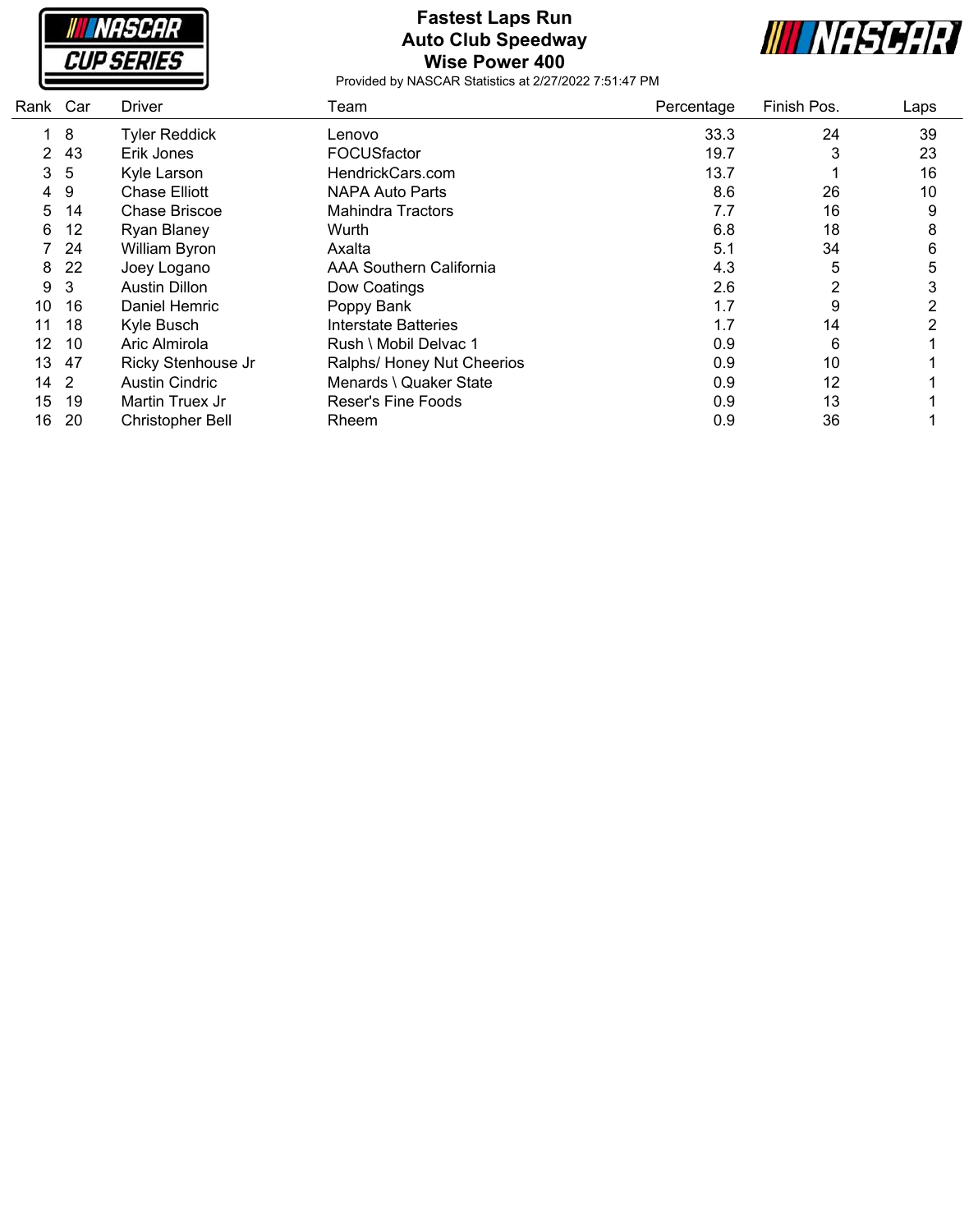

### **Fastest on Restarts Auto Club Speedway Wise Power 400**



| Rank | Car            | <b>Driver</b>           | Team                                | Finish Pos.    | Average Speed |
|------|----------------|-------------------------|-------------------------------------|----------------|---------------|
| 1    | 43             | Erik Jones              | FOCUSfactor                         | 3              | 167.756       |
| 2    | 8              | <b>Tyler Reddick</b>    | Lenovo                              | 24             | 167.725       |
| 3    | 24             | William Byron           | Axalta                              | 34             | 167.480       |
| 4    | 12             | Ryan Blaney             | Wurth                               | 18             | 167.298       |
| 5    | 22             | Joey Logano             | <b>AAA Southern California</b>      | 5              | 167.176       |
| 6    | 5              | Kyle Larson             | HendrickCars.com                    | 1              | 167.052       |
|      | 47             | Ricky Stenhouse Jr      | Ralphs/ Honey Nut Cheerios          | 10             | 166.283       |
| 8    | 11             | Denny Hamlin            | <b>FedEx Ground</b>                 | 15             | 166.212       |
| 9    | $\overline{2}$ | <b>Austin Cindric</b>   | Menards \ Quaker State              | 12             | 166.181       |
| 10   | 14             | <b>Chase Briscoe</b>    | <b>Mahindra Tractors</b>            | 16             | 165.696       |
| 11   | 41             | <b>Cole Custer</b>      | <b>Production Alliance Group</b>    | 11             | 165.425       |
| 12   | 19             | Martin Truex Jr         | <b>Reser's Fine Foods</b>           | 13             | 165.399       |
| 13   | 99             | <b>Daniel Suarez</b>    | Freeway Insurance                   | 4              | 165.305       |
| 14   | 3              | <b>Austin Dillon</b>    | Dow Coatings                        | $\overline{c}$ | 164.892       |
| 15   | 17             | <b>Chris Buescher</b>   | Fastenal                            | 35             | 164.865       |
| 16   | 6              | <b>Brad Keselowski</b>  | <b>Violet Defense</b>               | 27             | 164.849       |
| 17   | 34             | Michael McDowell        | <b>Stage Front</b>                  | 31             | 164.445       |
| 18   | $\overline{4}$ | <b>Kevin Harvick</b>    | Subway                              | 7              | 164.195       |
| 19   | 21             | Harrison Burton         | <b>DEX</b> Imaging                  | 33             | 163.916       |
| 20   | 45             | <b>Kurt Busch</b>       | <b>Monster Energy</b>               | 8              | 163.816       |
| 21   | $\mathbf{1}$   | Ross Chastain           | Casa Del Sol Tequila                | 29             | 163.461       |
| 22   | 9              | <b>Chase Elliott</b>    | <b>NAPA Auto Parts</b>              | 26             | 163.361       |
| 23   | 31             | <b>Justin Haley</b>     | LeafFilter Gutter Protection        | 23             | 163.287       |
| 24   | 42             | Ty Dillon               | Allegiant                           | 17             | 163.268       |
| 25   | 10             | Aric Almirola           | Rush \ Mobil Delvac 1               | 6              | 163.068       |
| 26   | 38             | <b>Todd Gilliland</b>   | Frontline Enterprises INC.          | 20             | 162.699       |
| 27   | 23             | <b>Bubba Wallace</b>    | Wheaties                            | 19             | 162.537       |
| 28   | 48             | Alex Bowman             | Ally                                | 25             | 162.364       |
| 29   | 18             | Kyle Busch              | <b>Interstate Batteries</b>         | 14             | 161.833       |
| 30   | $\overline{7}$ | Corey Lajoie            | <b>General Formulations / Mutoh</b> | 28             | 161.415       |
| 31   | 15             | <b>Garrett Smithley</b> | Jacob Companies                     | 21             | 159.401       |
| 32   | 78             | <b>BJ</b> McLeod        | Pala Casino                         | 22             | 158.583       |
| 33   | 51             | Cody Ware               | Nurtec ODT Ford                     | 32             | 156.900       |
| 34   | 77             | Josh Bilicki            | Pacific Coast Termite               | 30             | 155.194       |
| 35   | 16             | Daniel Hemric           | Poppy Bank                          | 9              | 150.710       |
| 36   | 20             | <b>Christopher Bell</b> | Rheem                               | 36             | 149.497       |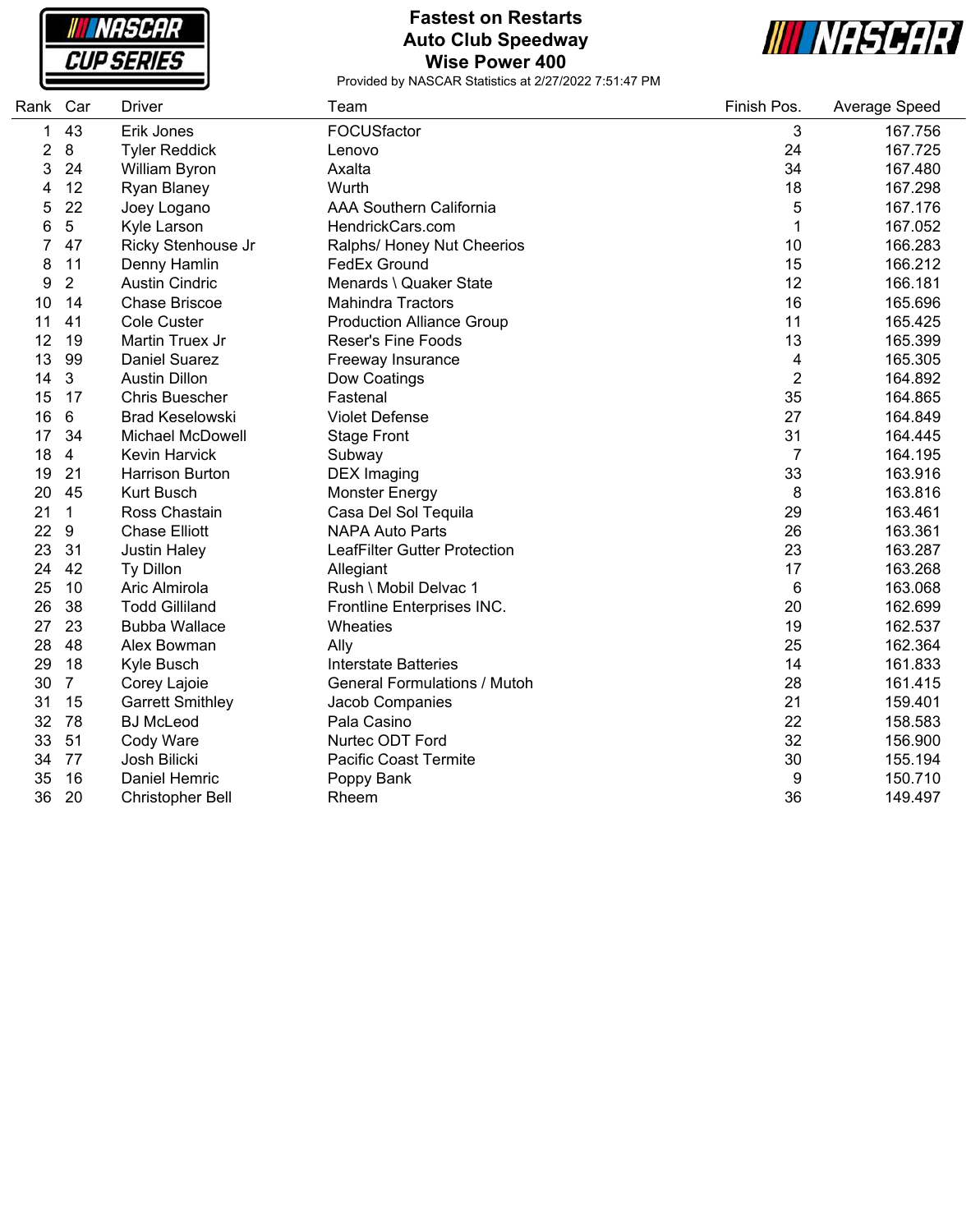**NASCAR CUP SERIES** 

#### **Green Flag Passes Auto Club Speedway Wise Power 400**



| Rank Car       |                | <b>Driver</b>           | Team                                | Finish Pos.    | <b>Green Flag Passes</b> |
|----------------|----------------|-------------------------|-------------------------------------|----------------|--------------------------|
| 1              | 45             | Kurt Busch              | Monster Energy                      | 8              | 133                      |
| $\overline{2}$ | 31             | <b>Justin Haley</b>     | <b>LeafFilter Gutter Protection</b> | 23             | 131                      |
| 3              | 47             | Ricky Stenhouse Jr      | Ralphs/ Honey Nut Cheerios          | 10             | 121                      |
| 4              | 12             | Ryan Blaney             | Wurth                               | 18             | 119                      |
| 5              | $\overline{7}$ | Corey Lajoie            | <b>General Formulations / Mutoh</b> | 28             | 114                      |
| 6              | 11             | Denny Hamlin            | <b>FedEx Ground</b>                 | 15             | 110                      |
|                | 14             | <b>Chase Briscoe</b>    | <b>Mahindra Tractors</b>            | 16             | 109                      |
| 8              | 4              | Kevin Harvick           | Subway                              | $\overline{7}$ | 106                      |
| 9              | 42             | Ty Dillon               | Allegiant                           | 17             | 99                       |
| 10             | 3              | <b>Austin Dillon</b>    | Dow Coatings                        | $\overline{2}$ | 97                       |
| 11             | 99             | <b>Daniel Suarez</b>    | Freeway Insurance                   | 4              | 96                       |
| 12             | 10             | Aric Almirola           | Rush \ Mobil Delvac 1               | 6              | 94                       |
| 13             | 19             | Martin Truex Jr         | <b>Reser's Fine Foods</b>           | 13             | 91                       |
| 14             | 34             | <b>Michael McDowell</b> | <b>Stage Front</b>                  | 31             | 88                       |
| 15             | 22             | Joey Logano             | <b>AAA Southern California</b>      | 5              | 87                       |
| 16             | $\overline{2}$ | <b>Austin Cindric</b>   | Menards \ Quaker State              | 12             | 86                       |
| 17             | $5\phantom{1}$ | Kyle Larson             | HendrickCars.com                    | 1              | 83                       |
| 18             | 21             | <b>Harrison Burton</b>  | <b>DEX</b> Imaging                  | 33             | 83                       |
| 19             | 6              | <b>Brad Keselowski</b>  | <b>Violet Defense</b>               | 27             | 78                       |
| 20             | 41             | <b>Cole Custer</b>      | <b>Production Alliance Group</b>    | 11             | 75                       |
| 21             | 43             | Erik Jones              | FOCUSfactor                         | 3              | 72                       |
| 22             | 23             | <b>Bubba Wallace</b>    | Wheaties                            | 19             | 72                       |
| 23             | $\mathbf{1}$   | Ross Chastain           | Casa Del Sol Tequila                | 29             | 72                       |
| 24             | 48             | Alex Bowman             | Ally                                | 25             | 62                       |
| 25             | 16             | Daniel Hemric           | Poppy Bank                          | 9              | 58                       |
| 26             | 18             | Kyle Busch              | <b>Interstate Batteries</b>         | 14             | 56                       |
| 27             | 17             | <b>Chris Buescher</b>   | Fastenal                            | 35             | 52                       |
| 28             | 38             | <b>Todd Gilliland</b>   | Frontline Enterprises INC.          | 20             | 48                       |
| 29             | 24             | William Byron           | Axalta                              | 34             | 46                       |
| 30             | 9              | <b>Chase Elliott</b>    | <b>NAPA Auto Parts</b>              | 26             | 43                       |
| 31             | 20             | Christopher Bell        | Rheem                               | 36             | 34                       |
| 32             | 8              | <b>Tyler Reddick</b>    | Lenovo                              | 24             | 26                       |
| 33             | 15             | <b>Garrett Smithley</b> | Jacob Companies                     | 21             | 18                       |
| 34             | 78             | <b>BJ</b> McLeod        | Pala Casino                         | 22             | 18                       |
| 35             | 77             | Josh Bilicki            | <b>Pacific Coast Termite</b>        | 30             | 12                       |
| 36             | 51             | Cody Ware               | Nurtec ODT Ford                     | 32             | $\overline{7}$           |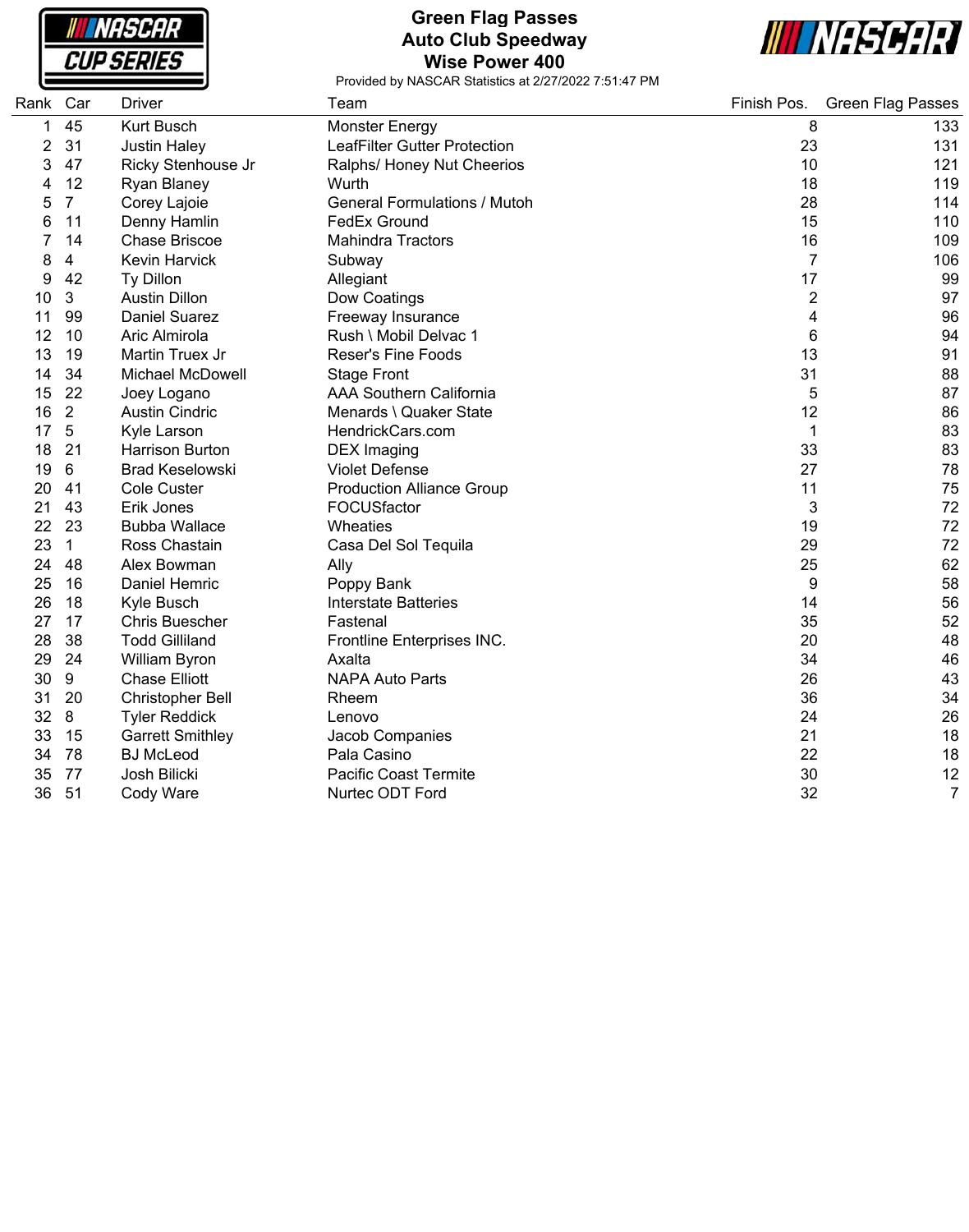| <i><b>INASCAR</b></i> |
|-----------------------|
| <i>CUP SERIES</i>     |

### **Green Flag Speed Auto Club Speedway Wise Power 400**



| Rank | Car              | <b>Driver</b>           | Team                                | Finish Pos.    | Green Flag Speed |
|------|------------------|-------------------------|-------------------------------------|----------------|------------------|
| 1    | 43               | Erik Jones              | FOCUSfactor                         | 3              | 167.733          |
| 2    | 8                | <b>Tyler Reddick</b>    | Lenovo                              | 24             | 167.728          |
| 3    | 24               | William Byron           | Axalta                              | 34             | 167.407          |
| 4    | 12               | Ryan Blaney             | Wurth                               | 18             | 167.292          |
| 5    | 22               | Joey Logano             | <b>AAA Southern California</b>      | 5              | 167.016          |
| 6    | 5                | Kyle Larson             | HendrickCars.com                    | 1              | 166.944          |
|      | 47               | Ricky Stenhouse Jr      | Ralphs/ Honey Nut Cheerios          | 10             | 166.363          |
| 8    | $\overline{2}$   | <b>Austin Cindric</b>   | Menards \ Quaker State              | 12             | 166.154          |
| 9    | 11               | Denny Hamlin            | FedEx Ground                        | 15             | 166.122          |
| 10   | 14               | <b>Chase Briscoe</b>    | <b>Mahindra Tractors</b>            | 16             | 165.703          |
| 11   | 48               | Alex Bowman             | Ally                                | 25             | 165.663          |
| 12   | 19               | Martin Truex Jr         | <b>Reser's Fine Foods</b>           | 13             | 165.398          |
| 13   | 41               | Cole Custer             | <b>Production Alliance Group</b>    | 11             | 165.310          |
| 14   | 10               | Aric Almirola           | Rush \ Mobil Delvac 1               | 6              | 165.235          |
| 15   | 20               | Christopher Bell        | Rheem                               | 36             | 165.233          |
| 16   | 99               | <b>Daniel Suarez</b>    | Freeway Insurance                   | 4              | 165.140          |
| 17   | 6                | <b>Brad Keselowski</b>  | <b>Violet Defense</b>               | 27             | 165.032          |
| 18   | 17               | <b>Chris Buescher</b>   | Fastenal                            | 35             | 164.882          |
| 19   | 3                | <b>Austin Dillon</b>    | Dow Coatings                        | $\overline{2}$ | 164.699          |
| 20   | 18               | Kyle Busch              | <b>Interstate Batteries</b>         | 14             | 164.583          |
| 21   | 34               | <b>Michael McDowell</b> | <b>Stage Front</b>                  | 31             | 164.399          |
| 22   | 31               | <b>Justin Haley</b>     | LeafFilter Gutter Protection        | 23             | 164.284          |
| 23   | 45               | <b>Kurt Busch</b>       | <b>Monster Energy</b>               | 8              | 164.250          |
| 24   | $\overline{4}$   | <b>Kevin Harvick</b>    | Subway                              | $\overline{7}$ | 164.216          |
| 25   | 21               | <b>Harrison Burton</b>  | <b>DEX</b> Imaging                  | 33             | 163.876          |
| 26   | $\mathbf{1}$     | Ross Chastain           | Casa Del Sol Tequila                | 29             | 163.584          |
| 27   | $\overline{7}$   | Corey Lajoie            | <b>General Formulations / Mutoh</b> | 28             | 163.550          |
| 28   | 16               | Daniel Hemric           | Poppy Bank                          | 9              | 163.406          |
| 29   | $\boldsymbol{9}$ | <b>Chase Elliott</b>    | <b>NAPA Auto Parts</b>              | 26             | 163.249          |
| 30   | 42               | Ty Dillon               | Allegiant                           | 17             | 163.182          |
| 31   | 38               | <b>Todd Gilliland</b>   | Frontline Enterprises INC.          | 20             | 162.692          |
| 32   | 23               | <b>Bubba Wallace</b>    | Wheaties                            | 19             | 162.450          |
| 33   | 77               | Josh Bilicki            | Pacific Coast Termite               | 30             | 159.854          |
| 34   | 15               | <b>Garrett Smithley</b> | Jacob Companies                     | 21             | 159.592          |
| 35   | 78               | <b>BJ McLeod</b>        | Pala Casino                         | 22             | 158.733          |
| 36   | 51               | Cody Ware               | Nurtec ODT Ford                     | 32             | 158.245          |
|      |                  |                         |                                     |                |                  |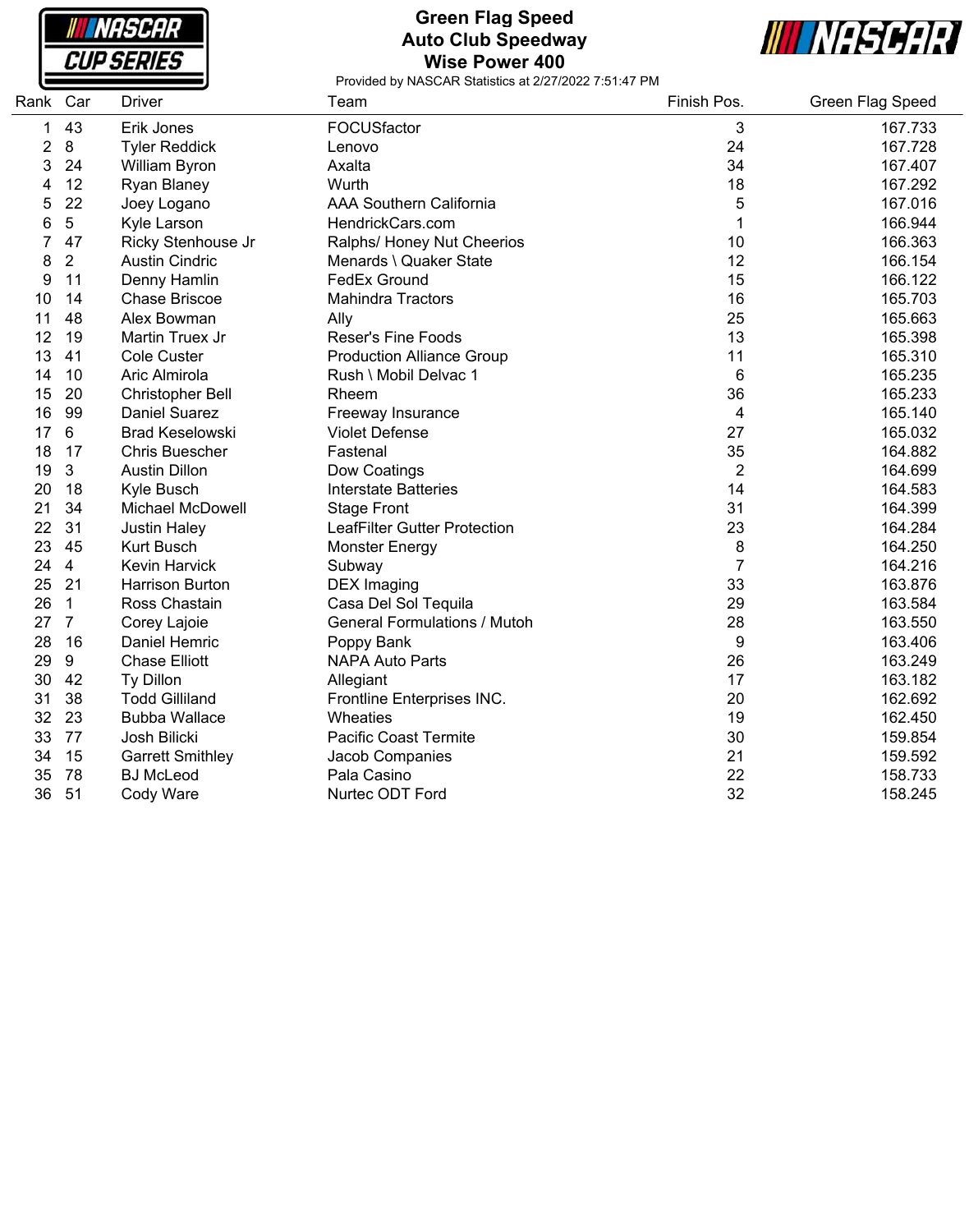

### **Laps in Top 15 Auto Club Speedway Wise Power 400**



| Rank | Car            | <b>Driver</b>           | Team                                | Percentage | Finish Pos.    | Laps                    |
|------|----------------|-------------------------|-------------------------------------|------------|----------------|-------------------------|
| 1    | 43             | Erik Jones              | FOCUSfactor                         | 100.0      | 3              | 200                     |
| 2    | 22             | Joey Logano             | <b>AAA Southern California</b>      | 99.0       | 5              | 198                     |
| 3    | 12             | Ryan Blaney             | Wurth                               | 94.5       | 18             | 189                     |
| 4    | 5              | Kyle Larson             | HendrickCars.com                    | 91.5       | 1              | 183                     |
| 5    | $\overline{2}$ | <b>Austin Cindric</b>   | Menards \ Quaker State              | 89.5       | 12             | 179                     |
| 6    | 48             | Alex Bowman             | Ally                                | 86.0       | 25             | 172                     |
|      | 11             | Denny Hamlin            | <b>FedEx Ground</b>                 | 84.5       | 15             | 169                     |
| 8    | 47             | Ricky Stenhouse Jr      | Ralphs/ Honey Nut Cheerios          | 79.5       | 10             | 159                     |
| 9    | 24             | William Byron           | Axalta                              | 74.0       | 34             | 148                     |
| 10   | 8              | <b>Tyler Reddick</b>    | Lenovo                              | 72.0       | 24             | 144                     |
| 11   | 41             | <b>Cole Custer</b>      | <b>Production Alliance Group</b>    | 67.0       | 11             | 134                     |
| 12   | 3              | <b>Austin Dillon</b>    | Dow Coatings                        | 59.0       | $\overline{c}$ | 118                     |
| 13   | 99             | <b>Daniel Suarez</b>    | Freeway Insurance                   | 57.5       | 4              | 115                     |
| 14   | 10             | Aric Almirola           | Rush \ Mobil Delvac 1               | 55.0       | 6              | 110                     |
| 15   | 19             | Martin Truex Jr         | <b>Reser's Fine Foods</b>           | 49.0       | 13             | 98                      |
| 16   | 14             | Chase Briscoe           | <b>Mahindra Tractors</b>            | 45.5       | 16             | 91                      |
| 17   | 9              | <b>Chase Elliott</b>    | <b>NAPA Auto Parts</b>              | 37.5       | 26             | 75                      |
| 18   | $\,6$          | <b>Brad Keselowski</b>  | <b>Violet Defense</b>               | 34.0       | 27             | 68                      |
| 19   | 1              | Ross Chastain           | Casa Del Sol Tequila                | 34.0       | 29             | 68                      |
| 20   | 17             | <b>Chris Buescher</b>   | Fastenal                            | 31.0       | 35             | 62                      |
| 21   | 45             | <b>Kurt Busch</b>       | <b>Monster Energy</b>               | 30.0       | 8              | 60                      |
| 22   | 20             | Christopher Bell        | Rheem                               | 24.0       | 36             | 48                      |
| 23   | 16             | Daniel Hemric           | Poppy Bank                          | 22.5       | 9              | 45                      |
| 24   | $\overline{4}$ | <b>Kevin Harvick</b>    | Subway                              | 21.5       | 7              | 43                      |
| 25   | 34             | <b>Michael McDowell</b> | <b>Stage Front</b>                  | 20.5       | 31             | 41                      |
| 26   | 31             | <b>Justin Haley</b>     | LeafFilter Gutter Protection        | 19.0       | 23             | 38                      |
| 27   | 18             | Kyle Busch              | <b>Interstate Batteries</b>         | 10.5       | 14             | 21                      |
| 28   | 15             | <b>Garrett Smithley</b> | Jacob Companies                     | 4.0        | 21             | 8                       |
| 29   | 42             | Ty Dillon               | Allegiant                           | 3.0        | 17             | 6                       |
| 30   | 78             | <b>BJ</b> McLeod        | Pala Casino                         | 3.0        | 22             | 6                       |
| 31   | 23             | <b>Bubba Wallace</b>    | Wheaties                            | 1.0        | 19             | $\overline{\mathbf{c}}$ |
| 32   | $\overline{7}$ | Corey Lajoie            | <b>General Formulations / Mutoh</b> | 1.0        | 28             | $\overline{2}$          |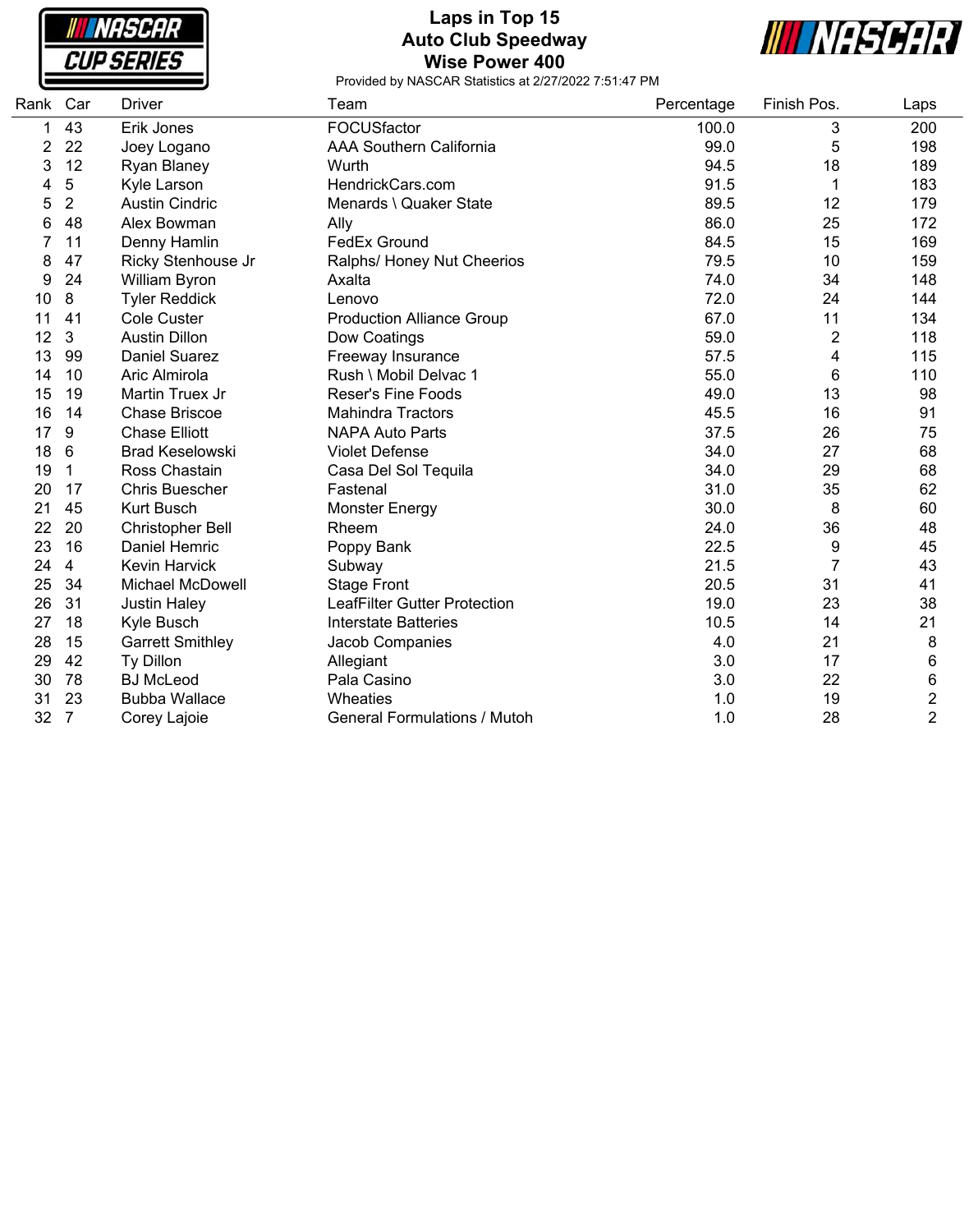

### **Laps Led Auto Club Speedway Wise Power 400**



| Rank | Car | Driver               | Геаm                    | Percentage | Finish Pos. | Laps |
|------|-----|----------------------|-------------------------|------------|-------------|------|
|      | - 8 | <b>Tyler Reddick</b> | Lenovo                  | 45.23      | 24          | 90   |
| 2 5  |     | Kyle Larson          | HendrickCars.com        | 14.00      |             | 28   |
| 3.   | -14 | Chase Briscoe        | Mahindra Tractors       | 10.00      | 16          | 20   |
| 4    | 43  | Erik Jones           | <b>FOCUSfactor</b>      | 9.00       | 3           | 18   |
| 5    | -24 | William Byron        | Axalta                  | 10.60      | 34          | 16   |
| 6.   | -22 | Joey Logano          | AAA Southern California | 7.00       | 5           | 14   |
|      | 79  | <b>Chase Elliott</b> | NAPA Auto Parts         | 6.06       | 26          | 12   |
| 8    | 4   | Kevin Harvick        | Subway                  | 0.50       |             |      |
| 9    | -12 | <b>Ryan Blaney</b>   | Wurth                   | 0.50       | 18          |      |
|      |     |                      |                         |            |             |      |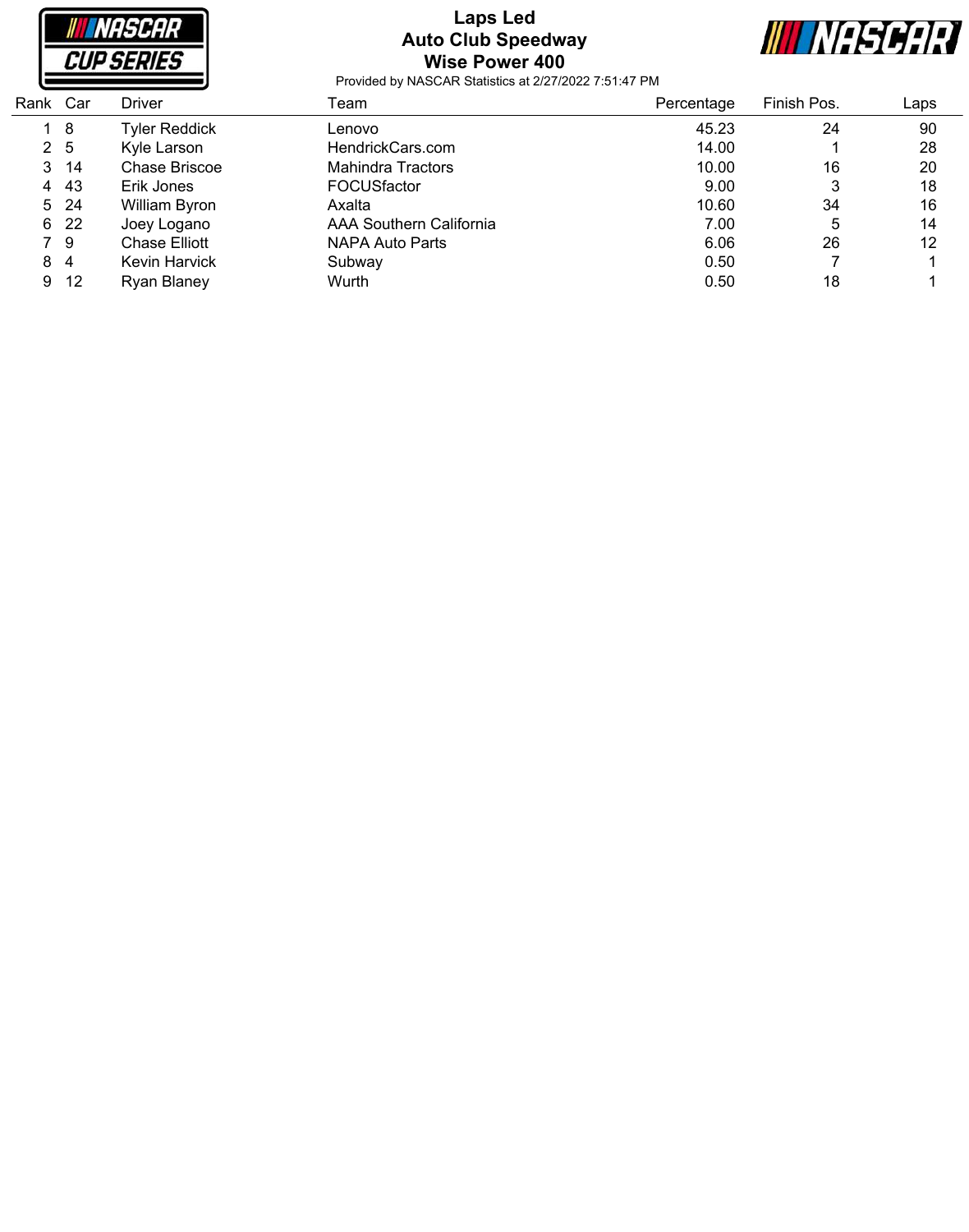

## **Quality Passes Auto Club Speedway Wise Power 400**



| Rank | Car | Driver                  | Team                                | Finish Pos.    | <b>Quality Passes</b> |
|------|-----|-------------------------|-------------------------------------|----------------|-----------------------|
|      | 12  | Ryan Blaney             | Wurth                               | 18             | 102                   |
| 2    | 47  | Ricky Stenhouse Jr      | Ralphs/ Honey Nut Cheerios          | 10             | 71                    |
| 3    | 11  | Denny Hamlin            | FedEx Ground                        | 15             | 70                    |
|      | 22  | Joey Logano             | <b>AAA Southern California</b>      | 5              | 66                    |
| 5    | 43  | Erik Jones              | FOCUSfactor                         | 3              | 64                    |
| 6    | 5   | Kyle Larson             | HendrickCars.com                    |                | 63                    |
|      | 2   | <b>Austin Cindric</b>   | Menards \ Quaker State              | 12             | 61                    |
| 8    | 48  | Alex Bowman             | Ally                                | 25             | 57                    |
| 9    | 99  | <b>Daniel Suarez</b>    | Freeway Insurance                   | 4              | 54                    |
| 10   | 3   | <b>Austin Dillon</b>    | Dow Coatings                        | $\overline{2}$ | 52                    |
| 11   | 41  | Cole Custer             | <b>Production Alliance Group</b>    | 11             | 49                    |
| 12   | 10  | Aric Almirola           | Rush \ Mobil Delvac 1               | 6              | 48                    |
| 13   | 24  | William Byron           | Axalta                              | 34             | 44                    |
| 14   | 14  | <b>Chase Briscoe</b>    | <b>Mahindra Tractors</b>            | 16             | 43                    |
| 15   | 45  | <b>Kurt Busch</b>       | <b>Monster Energy</b>               | 8              | 42                    |
| 16   | 19  | Martin Truex Jr         | <b>Reser's Fine Foods</b>           | 13             | 34                    |
| 17   | 6   | <b>Brad Keselowski</b>  | <b>Violet Defense</b>               | 27             | 32                    |
| 18   | 31  | <b>Justin Haley</b>     | <b>LeafFilter Gutter Protection</b> | 23             | 29                    |
| 19   | 16  | Daniel Hemric           | Poppy Bank                          | 9              | 28                    |
| 20   | 17  | <b>Chris Buescher</b>   | Fastenal                            | 35             | 27                    |
| 21   | 8   | <b>Tyler Reddick</b>    | Lenovo                              | 24             | 23                    |
| 22   | 1   | Ross Chastain           | Casa Del Sol Tequila                | 29             | 22                    |
| 23   | 20  | Christopher Bell        | Rheem                               | 36             | 21                    |
| 24   | 34  | <b>Michael McDowell</b> | <b>Stage Front</b>                  | 31             | 18                    |
| 25   | 9   | <b>Chase Elliott</b>    | <b>NAPA Auto Parts</b>              | 26             | 17                    |
| 26   | 4   | <b>Kevin Harvick</b>    | Subway                              | 7              | 15                    |
| 27   | 18  | Kyle Busch              | <b>Interstate Batteries</b>         | 14             | 8                     |
| 28   | 23  | <b>Bubba Wallace</b>    | Wheaties                            | 19             | 5                     |
| 29   | 42  | <b>Ty Dillon</b>        | Allegiant                           | 17             | 1                     |